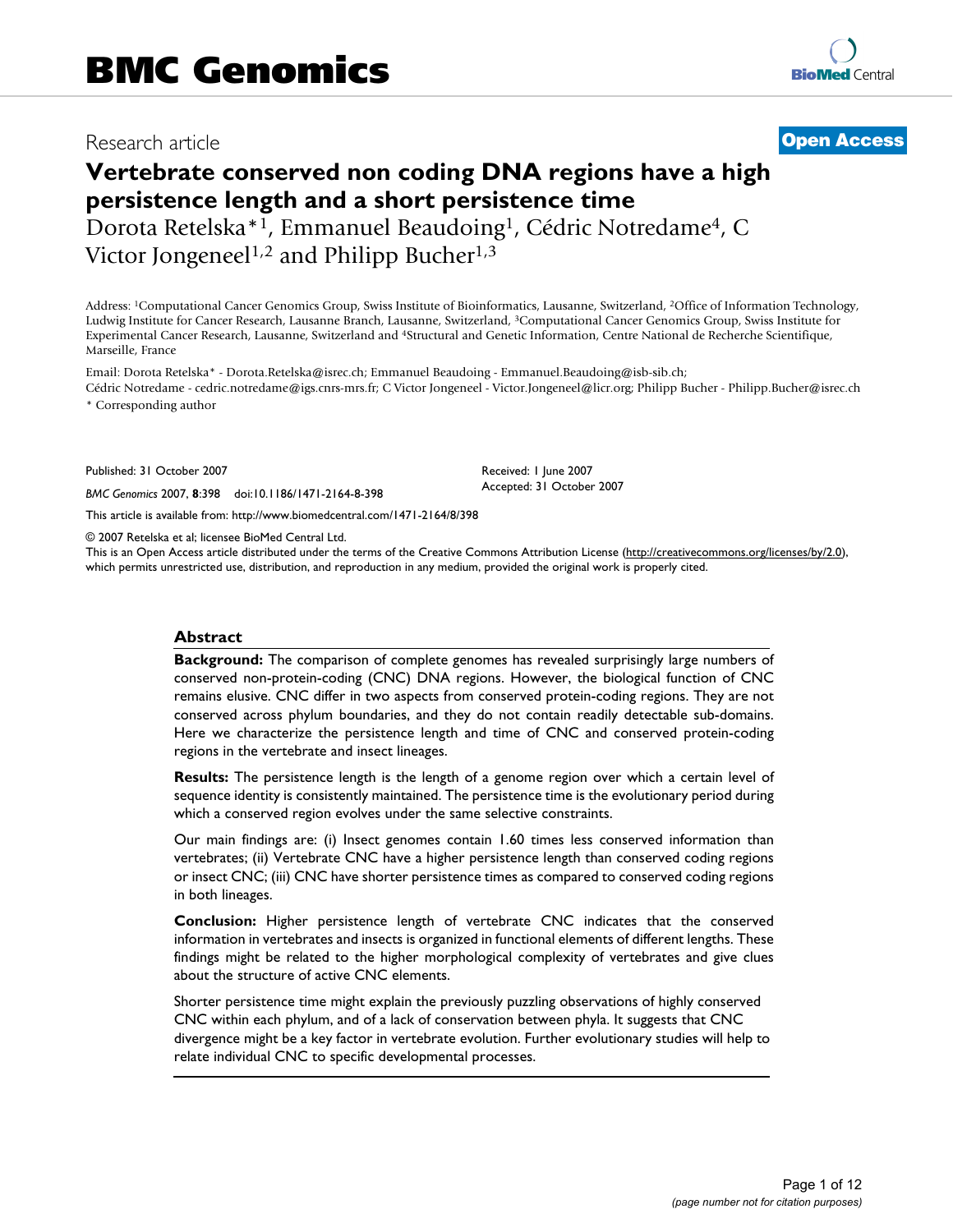# **Background**

Large-scale conservation of non-coding genomic regions has been discovered by Dermitzakis et al, after alignment of the human chromosome 21 to homologous regions of the mouse genome. This work reported that protein-coding genes were more conserved overall than non-genic regions, thus giving a large-scale confirmation that evolutionary conservation is a hallmark of biological function. At the same time, it showed that numerous short noncoding DNA fragments were extremely highly conserved between human and mouse, but absent from the Drosophilids genome [1]. Subsequent work established that some of these sequences are highly conserved across all vertebrate species, whereas other are conserved only between pairs of species [2]. Regions of > 200 bp of perfect identity between human, mouse and rat have been called ultraconserved elements (UCE) [3]. Conserved non coding regions (CNC) are also referred to by others as conserved non-genic (CNG) regions[1], conserved noncoding elements (CNE) [4] or highly conserved elements  $(HCE)$  [5].

Although the conservation of these sequences pointed to an important biological role, their function remained elusive. A general confirmation of the functional relevance of CNC genomic sequences was given by Drake et al [6] who showed that the conservation is not due to lower regional mutation rate, but is best explained by purifying selection. In this study, a subset of conserved sequences shows SNP allele frequency shifts with magnitudes comparable to those for coding mis-sense variants, which suggests that they are likely to be under similar selective pressure.

In a recent work, Siepel et al [5] analyzed genomic conservation in multiple alignments from four different phyla: vertebrate, arthropods, nematodes, and fungi. They concluded that part of non coding bases are conserved in all genomes studied, but the fraction of conserved bases lying outside of exons of protein-coding genes is increasing with the complexity of the investigated lineage. Moreover, this study provided interesting clues about the function of non-coding sequences. In vertebrates, CNC regions are over-represented within 3'UTRs of regulatory genes, and show a strong enrichment in RNA secondary structure candidates. Non-coding RNAs are thus likely to contribute to the pool of CNC sequences [5]. However, non-coding RNAs of known function, as well as UTRs of protein coding genes, have diverse, and often moderate, degrees of human-mouse conservation [7]. These functional elements are thus more likely to contribute to the moderately conserved fraction of eukaryotic genomes than to the highly conserved fraction. Detailed studies on some of the highly conserved sequences demonstrated that some of them play important regulatory roles [8,3]; and recent large-scale study showed that a significant proportion of vertebrate highly conserved CNC have a tissue-specific enhancer function [9].

Here we present a comprehensive exploratory analysis of conserved sequence regions based on genome alignments. Our analyses are motivated by two main questions: (i) why are vertebrate CNC not conserved in insects, in contrast to coding regions, and (ii) does the evolution of noncoding DNA explain the apparently higher complexity of vertebrates (which is not due to an increased gene content, since the protein coding genes content of metazoan genomes is surprisingly similar). To address these questions we designed a measure to quantify the conserved genetic information between pairs of vertebrate and insect genomes, and proved that the proportion of non-coding bases in the conserved fraction is similar between these phyla.

We investigated the persistence length of CNC and conserved coding regions in the two lineages. Persistence length is the length of a genomic region over which a certain percentage of sequence identity is consistently maintained. The concept of persistence length is loosely inspired by physical models of polymers, and gives some indication about the internal organization of the conserved regions. For coding regions, it is probably related to the conserved ungapped blocks, which are readily recognizable in multiple alignments of distantly related proteins; it might also reflect the exon lengths distribution in vertebrates and insects. For CNC, we hypothesize that persistence length reflects the length of a functional unit of genetic information, and thus can give us insights into the function of these elements. The last part of our analysis focuses on the dynamic properties of conserved regions. Operationally, we determine persistence time as the evolutionary time interval after which sequence divergence appears to be accelerated or sequence similarity becomes undetectable. We established the evolutionary kinetics of CNC over time, and show that the persistence time differs strikingly between CNC and conserved coding sequences. These results explain and reconcile most previous observations about conservation of different genomic regions, and open the way to more detailed studies on kinetics of CNC evolution.

### **Results**

#### *Conserved Information*

We analyzed Blastz pairwise whole genome alignments provided by the UCSC Genome Browser (UCSC Genome Center). We chose to systematically compare humanchicken alignments for vertebrates to *Drosophila melanogaster*-*D. virilis* alignments for drosophilids, since the unconstrained mutational distances are very close for these species pairs (Additional file 1), and all the pairs are distant enough to allow a clear separation between con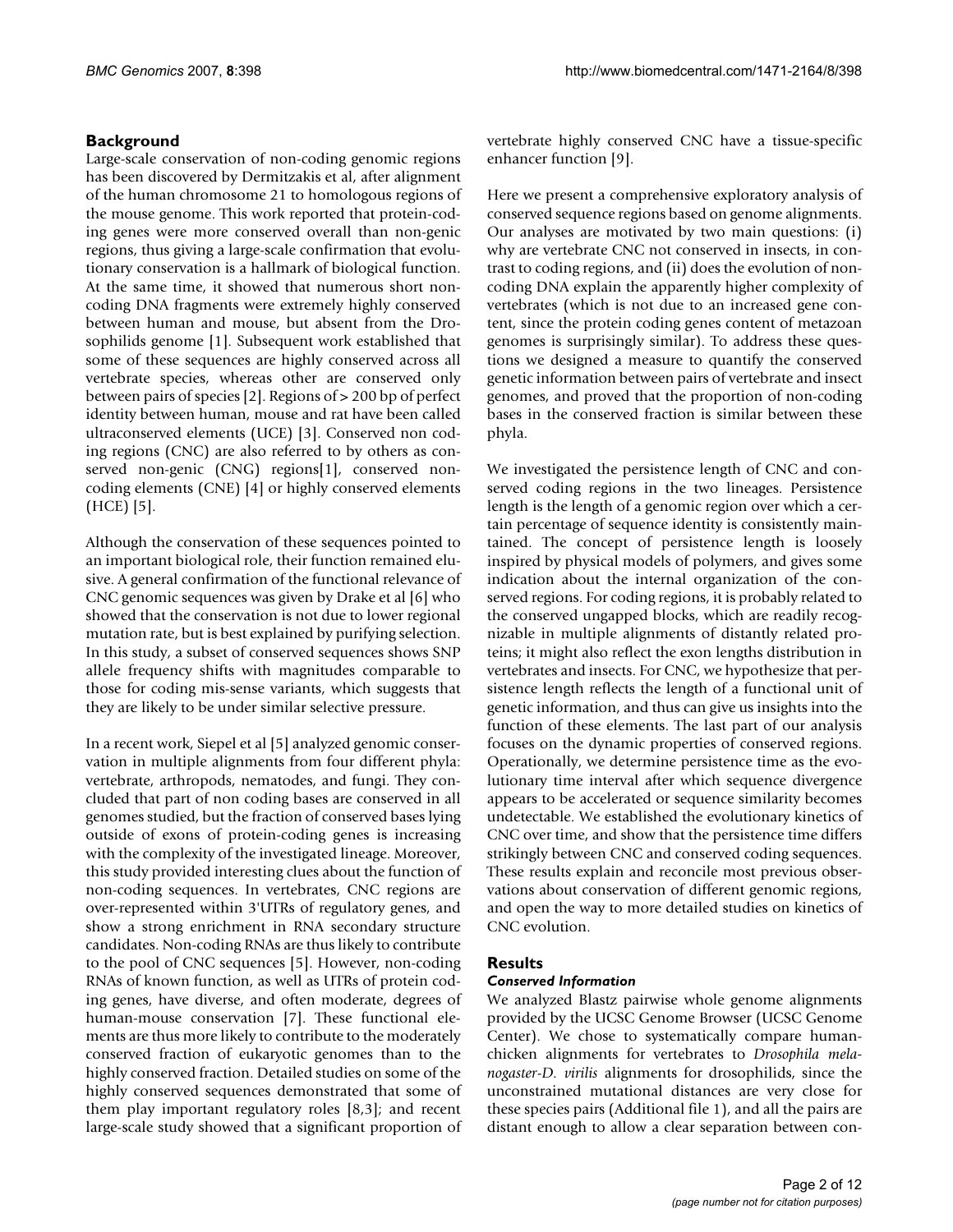served and neutrally evolving genomic fractions. Functional annotation for the analyzed genomes was extracted from Ensembl. A preliminary analysis of the studied alignments is shown in Table 1. Most coding sequences are included in the alignments for all genome pairs. 69.45% of human CDS are included in human-chicken (Hs-Gg) alignments, 96.55 % of *D. melanogaster* CDS in *D. melanogaster*-*D. virilis* (Dm-Dv) alignments. Repeats are the least alignable sequence class for the Hs-Gg genome pair, whereas the proportion of repeats and non-coding sequence aligned for Dm-Dv is extremely similar.

For each functional sequence class (coding, non-coding, repeats), we assessed the distribution of sequence identity through measurable intervals (see Methods). The sequence identity of coding regions peaks at 70–80% for both Hs-Gg and Dm-Dv, (Additional file 2). We performed a similar analysis for a larger number of vertebrate and insect pairs. As expected, more closely related vertebrate species peaked at a higher percentage of identity (80%–90% for the *Homo sapiens* – *Mus musculus* alignments, 85%–95% for the *Homo sapiens* – *Canis familiaris* alignments, and 75%–85% for *D.melanogaster*-*D.pseudoobscura* alignments, not shown). We limited our analysis to two pairs having directly comparable coding sequence identity distribution. The observation that CDS identity is the same in Hs-Gg and Dm-Dv genome pairs is consistent with the values reported in the respective genome sequencing papers [10,11], and with neutral genomic distances between these 2 species (see Additional file 1). These values can be explained by a faster evolution of the Drosophilid species, confirmed by several independent measures of genomic distance [12,13].

We first computed the distribution of each sequence class in different sequence identity bins. Following Margulies et al [14], we consider the distribution of sequence identity in repeats as a measure of neutral divergence. The proportion of repeats falling into the lowest identity bins is always slightly higher than those of non-coding sequences (Dm-Dv: 49.22% of repeats vs 43.44% of non coding, Hs-Gg: 58.65% of repeats vs 40.21% of non coding). This tendency inverts around 65% identity for all species tested, and above that value, there is an excess of non-coding

**Table 1: Proportion of bases covered by pairwise alignments**

*Hs-Gg Dm-Dv* **CDS** 69.45% 96.55% **REP** 0.38% 65.33% **NC** 4.21% 63.86% **Total** 3.56% 70.03%

Human basepairs in each functional genomic class included in humanchicken alignments (Hs-Gg), and of *D. melanogaster* basepairs included in alignments with *D. virilis* (Dm-Dv).

sequences as compared to repeats. In all species tested, we observed a shift of non-coding sequences towards high identity classes indicating that a fraction of non-coding sequences is under evolutionary constraints (Additional file 2A–B). The ratio for non-coding to coding sequences through different sequence identity classes is strikingly similar in vertebrates and insects (Additional file 2C–D). As in [14], we set a threshold for functional conservation at 80%. Table 2 shows the distribution of sequences above 80% identity through the different sequence classes. Repeats contribute marginally to these highly conserved sequences (0.52% in Hs-Gg alignments to 1.48% in Dm-Dv alignments). 47.69% of the sequences conserved in Dm-Dv, 58.79 % of these conserved in Hs-Gg are noncoding (Table 2). Our conservation threshold is more stringent that the one used by Siepel et al [5], so we report a higher proportion of coding bases within the conserved sequences (40.69% vs 28% for the vertebrates/and 50.83% vs 34% for the flies); however we are in agreement with the overall conclusion of their work, showing that a slightly higher proportion of non-coding bases are conserved in vertebrates than in insects.

We then estimated the amount of conserved sequence information from the amount of conserved DNA falling into different percent identity classes. These estimates are based on a Markov model of mutations, similar to the Dayhoff model of protein evolution [15]. In essence, we assume that the apparent sequence identity *x* (where % identity is  $x \times 100$ ) observed in a sequence alignment depends on the mutational distance *d* between the compared sequences and the purifying selection coefficient *s* in the following manner:

$$
x = r + (1 - r) \exp\left(-\frac{(1 - s)d}{1 - r}\right) \tag{1}
$$

Here, the parameter  $r$  is the equilibrium sequence identity value asymptotically reached after infinite divergence time, a parameter which can be empirically determined by aligning unrelated sequences from the same species pair. For gapped alignment algorithms, we typically find *r* val-

**Table 2: Functional distribution of sequences conserved with more than 80% identity**

|            | $Hs-Gg$    |       | $Dm$ - $Dv$ |       |
|------------|------------|-------|-------------|-------|
|            | bþ         | %     | bþ          | %     |
| <b>NC</b>  | 8'548'548  | 58.79 | 3'543'145   | 47.69 |
| <b>REP</b> | 75'140     | 0.52  | 110'029     | 1.48  |
| <b>CDS</b> | 5'917'357  | 40.69 | 3'776'986   | 50.83 |
| Total      | 14'541'045 |       | 7'430160    |       |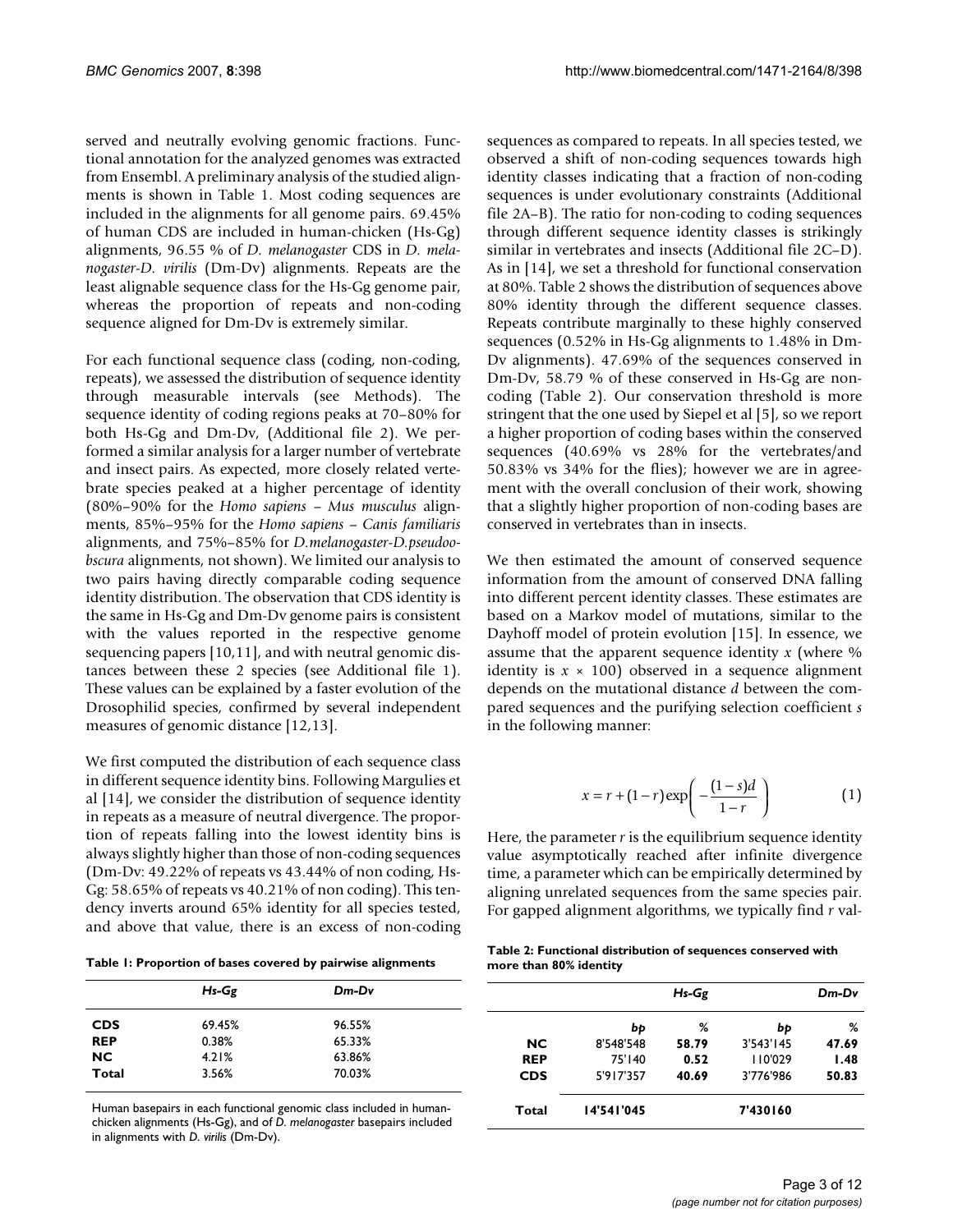ues of approximately 0.45. The neutral distance *d* is the expected number of mutations per base-pair in the absence of any kind of selection. The estimates for *d* used in this work are derived from different sources (Additional file 1). Note that equation 1 corresponds to the Jukes-Cantor model [16] with a modified equilibrium value *r*.

For a given alignment, we define the amount of conserved sequence information as the number of bases in the reference sequence multiplied by the corresponding selection coefficient, which can be computed form the observed sequence identity by solving equation 1 for *s* (see Methods for more details). The resulting information is scaled in base-pair units (double bits). Following this principle, one can compute the total amount of sequence information conserved between two species from the number of bases contained in different conservation classes, as determined by our sliding window approach (see Methods). The amount of conserved sequence information is not identical to the amount of sequence information that is currently under selection in a given species. It is expected to decrease with increasing phenotypic divergence (although not much if one assumes that most biochemical and physiological processes are conserved within phyla).

Figure 1 shows the distribution of conserved information for CDS and CNC in Human – chicken and *D. melanogaster* – D. *virilis* alignment *s*. The absolute amounts of conserved information are lower for the drosophilids alignments, both for coding and non-coding regions. However, the distributions of conserved information through different sequence identity classes are very similar for CDS in both species (Figure 1B). For non-coding sequences, the distributions of conserved information are clearly different from those for CDS, but also quite similar between the insect and vertebrate species pairs. A notable difference is nevertheless observed at the highest conservation level (above 90% identity), where vertebrates sequences greatly outnumber those from insects  $(1A, \sim4$ times more conserved information in the highest identity class). CNC account for 59.9% of conserved genomic information in vertebrates, and 53.9% in *D. melanogaster*-*D.virilis* alignments, which is very consistent with the values obtained by setting an arbitrary threshold at 80% identity (58.79% CNC in vertebrates and 47.69% CNC in drosophilids). The conservation of coding sequences in vertebrates and insects can be explained by general evolutionary constraints due to the requirements of protein translation and structure. The similarity of the distributions of non-coding conserved information suggests that the constraints causing the conservation of non-coding sequences in vertebrates and insects are likely to be as similar, and possibly as general as for the coding sequences.

# *Vertebrate genomes are enriched in longer CNC*

We established that the proportion of non-coding bases in the conserved information fraction is 1.09-fold lower in insect than in vertebrates (59.9% in vertebrates and 53.9% in insects), and the observed difference is unlikely to explain the apparent disparity in morphological complexity. We subsequently analyzed the persistence length of CNC in vertebrates and insects. We define the persistence length of a genomic region as the maximal length in which a threshold of percent identity level, measured in a sliding window, is maintained. To do this, we selected



### aligned respectively to chicken and Distribution of conserved information in the co **Figure 1** *D. virilis* genomes ding and non-coding fractions of human and *Drosophila melanogaster* genomes,

Distribution of conserved information in the coding and non-coding fractions of human and *Drosophila melanogaster* genomes, aligned respectively to chicken and *D. virilis* genomes. Total amount of conserved sequence information: Hs-Gg non-coding 17.6 Mb, coding 11.7 Mb, Dm-Dv non-coding 9.9 Mb, coding 8.5 Mb.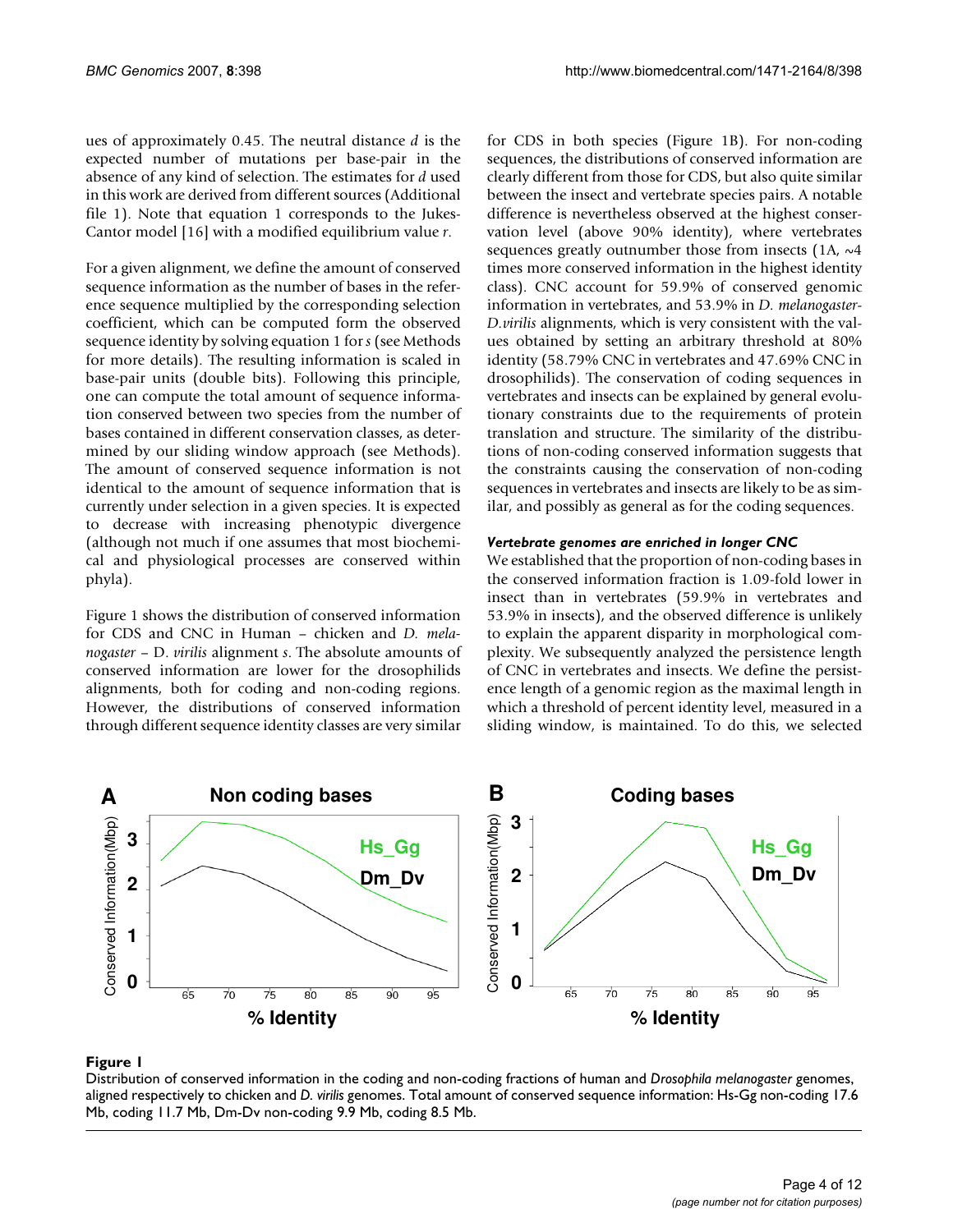from pairwise alignments (Hs-Gg, Dm-Dv and Dm-Dp) all sequence windows where continuous sequence identity is >95%, >90% and >85%. The length distribution of conserved CDS in vertebrates and insects is similar. The length of insect CNC is very similar to coding sequences as well, but the CNC are clearly longer in vertebrates (Figure 2, Table 3). The length difference seems to be due to a heterogeneous set of longer fragments, and not to the presence of a large population of a defined length. An even more puzzling observation is that the average length of vertebrate CNC increases with sequence identity, (see Figure 2A and 2C), which strongly suggests a vertebrate specific role for the long, highly conserved elements.

When we compare conservation in long regions  $(≥100$ bp), a very clear difference appears between vertebrates and insects. In vertebrates, for a total number of 3794  $≥100$  bp long, > 95% conserved fragments, we retrieve 3320 CNC, 411 partly coding and 63 coding (1,66 % CDS); in the Dm-Dv pair, we retrieve 86 fragments, including 20 CNC, 40 partly coding and 26 coding (30.23 % CDS). While the number of long, highly conserved CDS in both species is comparable, the number of partially coding, highly conserved sequences might reflect a higher conservation of UTR sequences in vertebrates. However, the 166-fold higher number of long CNC in vertebrates clearly suggests that they represent a sequence class absent in insects. If we consider regions of at least 150 bp, we find 1751 CNC in the human genome, and not a single one in the *D. melanogaster* genome, which is an even more striking difference.

To exclude the possibility that vertebrate long CNC are associated with known genes, we checked our set of verte-



#### **Figure 2**

CNC persistence length. The figure shows the number of bases contained in conserved fragments of increasing length. In the fraction above 150 bp length and 85% identity (C and D), there are 2'097'887 non coding bases and 123'632 coding bases in Hs-Gg alignments, 12'864 noncoding bases and 84'381 coding bases in Dm-Dv alignments.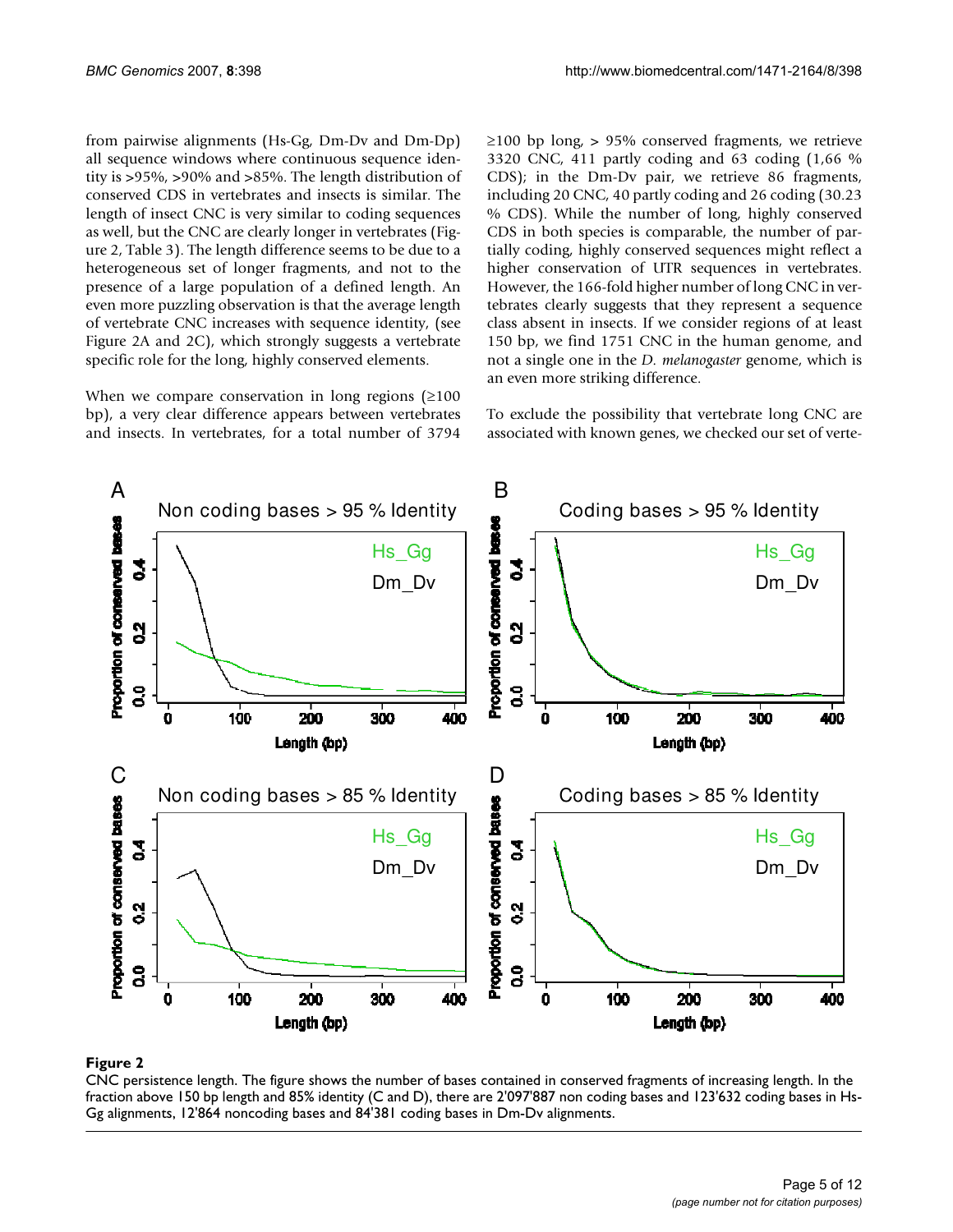| <b>Identity</b> | Total   | <b>CNC</b> | <b>CDS</b> | <b>REP</b> | %CDS  |
|-----------------|---------|------------|------------|------------|-------|
| $Hs-Gg > 95%$   | 35235   | 29714      | 4224       | 76         | 11.99 |
|                 | 1449370 | 1246520    | 73889      | 1048       | 5.09  |
| $Hs-Gg > 90%$   | 99150   | 64310      | 30223      | 213        | 30.48 |
|                 | 3721966 | 2766694    | 484097     | 2286       | 13.01 |
| $Hs-Gg > 85%$   | 225366  | 112328     | 98632      | 366        | 43.77 |
|                 | 7875222 | 4706059    | 1839510    | 3362       | 23.36 |
| $Dm-Dv > 95%$   | 16838   | 12626      | 2467       | 1299       | 14.65 |
|                 | 299977  | 215714     | 41230      | 22143      | 13.74 |
| $Dm-Dv > 90%$   | 58427   | 35038      | 18083      | 3556       | 30.95 |
|                 | 1164847 | 709230     | 294864     | 67176      | 25.31 |
| $Dm-Dv > 85%$   | 148049  | 69424      | 66419      | 7536       | 44.86 |
|                 | 3336369 | 1599938    | 1297742    | 154698     | 38.90 |

|  | Table 3: Composition of genomic regions of >95%, >90% and > 85% sequence identity in Hs-Gg and Dm-Dv alignments. |  |
|--|------------------------------------------------------------------------------------------------------------------|--|
|--|------------------------------------------------------------------------------------------------------------------|--|

For each identity class, we report the number of genomic fragments composed of (100%) coding, repetitive, or non coding regions, and (italics) encompassed base-pairs.

brate CNC for evidence of transcription. We extracted functional annotation from Ensembl, and classified the CNC as either a transcribed (and untranslated) part of an exon, or associated with a gene (within 1000 bp of an exon), or distant (> 1000 bp of an exon). In our set of 3794 non-coding fragments of a minimal length of 100 bp, 506 (13.34 %) are transcribed, 291 (7.76%) are associated with genes, and the remaining 2997 (79.0%) are located further than 1000 bp of any documented gene. This confirms previous reports that human-chicken conserved elements are often located far from genes [10]. It further suggests that most of these elements are not included in transcripts or proximal promoters of documented genes.

#### *Evolutionary dynamics*

It has previously been shown, based on HapMap SNP data, that vertebrate non-coding sequences are, indeed, selectively constrained [6]. The underlying evolutionary model predicts that the distribution of the less frequent alleles at polymorphic sites is shifted towards lower frequencies in regions subject to purifying selection. For each sequence and conservation class, we established the frequency spectra of human SNPs Figure 3A shows the allele frequency spectra for coding and non-coding, conserved (>80% identity) and non-conserved sequences, based on an unbiased genotyping of 71 individuals [17]. The conserved fraction of both coding and non-coding parts of the genome has a significantly lower proportion of rare alleles (1 to 3 occurrences) (p-value $_{\rm coding}$  = 0.0138; p-value $_{\rm noncod}$ .  $_{\rm ing}$  = 3.89e-11) confirming that it is selectively constrained. To investigate whether different sequence identity classes have different evolutionary constraints, we established the frequency spectra for each identity class (3B) or, to get a clearer view, for bins of 10% sequence identity (3C). Figures 3B and 3C show the frequency of rare alleles within each sequence identity class.

The overall frequency of rare alleles tends to increase with sequence identity (3B, 3C). which suggests that human non-coding sequences in distinct identity classes are subject to different evolutionary constraints. These results extend and complement the work of Drake et al [6]. We confirm, based on a separate, unbiased dataset, that CNC sequences are constrained, and that human-chicken conserved sequences, which evolved early in the vertebrate lineage have been maintained under selective pressure until our recent past.

Yet vertebrate CNC are undetectable in insects [4], whereas most protein-coding regions maintain detectable sequence similarity between vertebrates and insects. Therefore we suspect that conserved protein-coding regions evolve under considerably more stable selection conditions than CNC. If our hypothesis is true, we should see different kinetic behavior of CNC and conserved coding regions in the vertebrate and insect lineages. To better understand this phenomenon, we systematically investigated the conservation of a large collection of coding and non-coding sequences through the evolutionary tree. We used as starting material UCSC multiple, whole genome vertebrate and insects alignments. The alignments were stratified based on sequence identity with closely related species, in 6 bins of equal size (see Methods). For the two most conserved alignment classes, we analyzed the persistence of the sequence similarity in more distantly related species. In vertebrates, the top bin of non-coding sequences is substantially more conserved than coding in all mammals and chicken (mean Hs-Gg identity 84.63% for non-coding alignments, and 70.76% for coding alignments). In more distant species, this ratio suddenly reverses, and in human-*Danio rerio* alignments, coding sequences are more conserved than non-coding (CNC: mean 38.58 % identity and CDS: 62.77%) (see Figure 4A). In the 2<sup>nd</sup> class of conserved alignments (dotted lines), the conservation of non coding regions is very sim-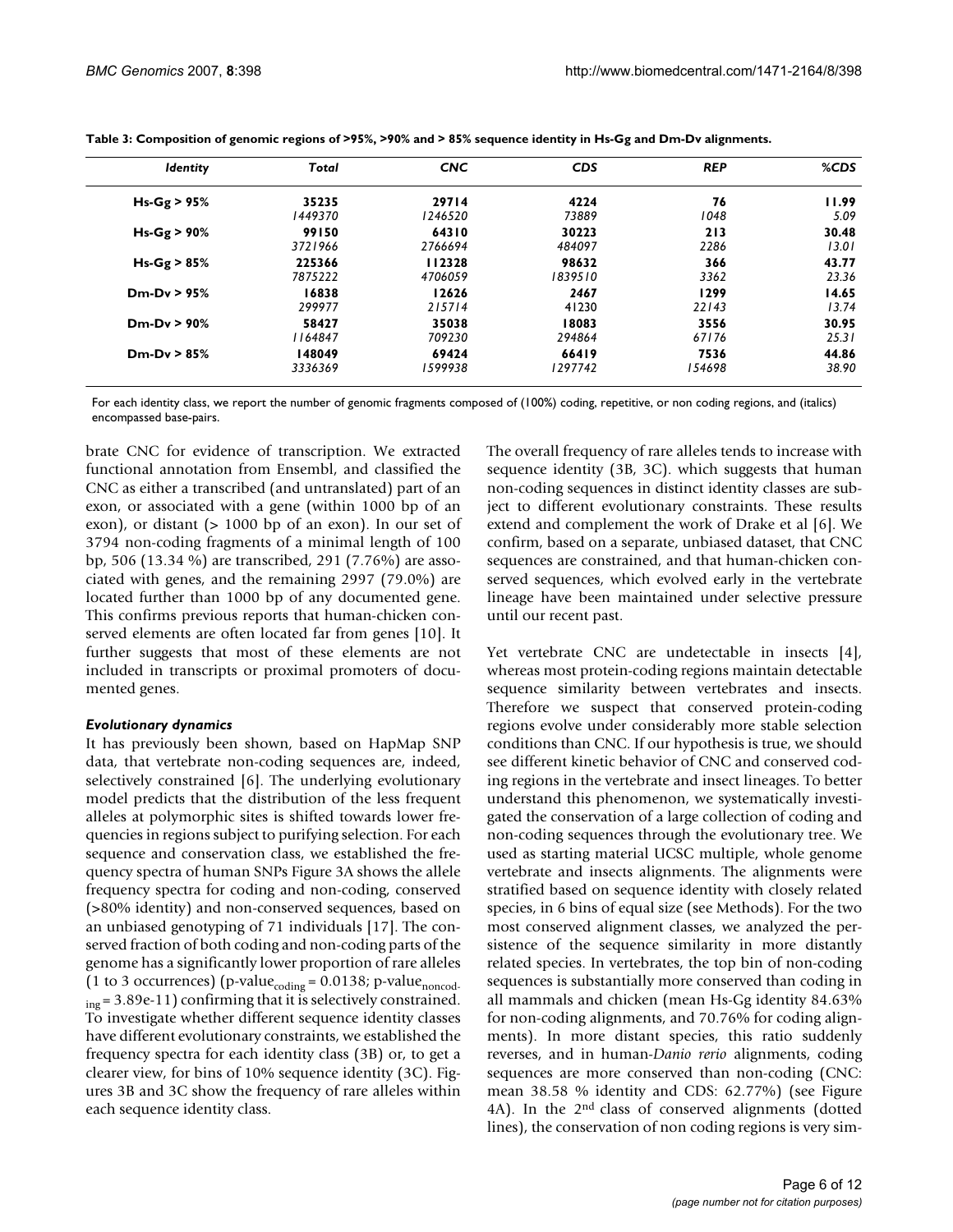

### **Figure 3**

Population genetic analysis of human-chicken conserved sequences. Frequency spectra of non conserved coding (CDS) and non coding (NC) SNPs and of these conserved with more than 80% identity (cCDS and cNC), in bins of 3 alleles. B and C: Rare alleles (1 to 3 occurrences) frequency in different conservation classes, for all, coding or non coding sequences. The counts of rare and frequent alleles (>3 occurrences) were compared using the exact Fisher's test. The genotyped panel [17] includes 71 Figure 3<br>
Population genetic analysis<br>
coding (NC) SNPs and of<br>
alleles (1 to 3 occurrence<br>
rare and frequent alleles).<br>
individuals (= 142 alleles).

ilar to CDS in closely related species, and, as for the first class, suddenly decreases in distant vertebrate species.

In drosophilids, CNC alignments are less conserved than CDS in most species, but the gap between coding and non-coding increases greatly in more distant species (see e.g. *D. virilis* and *A. gambiae*, Figure 4B). This result con-



### **Figure 4**

Persistence of coding and non-coding sequences in related species. A: Sequence identity % to human genome (B: Identity % to *D. melanogaster* genome) in whole genome alignments. CDS (green) > 80% protein coding regions; NC: 100% non-coding, non repetitive regions. Plain line: most conserved alignments, dotted line: 2nd fraction of conserved alignments. For each plot, the spacing is relative to the estimated geological divergence time (not to scale for *A. gambiae*) [13] (Species abbreviations are given in Additional file 1).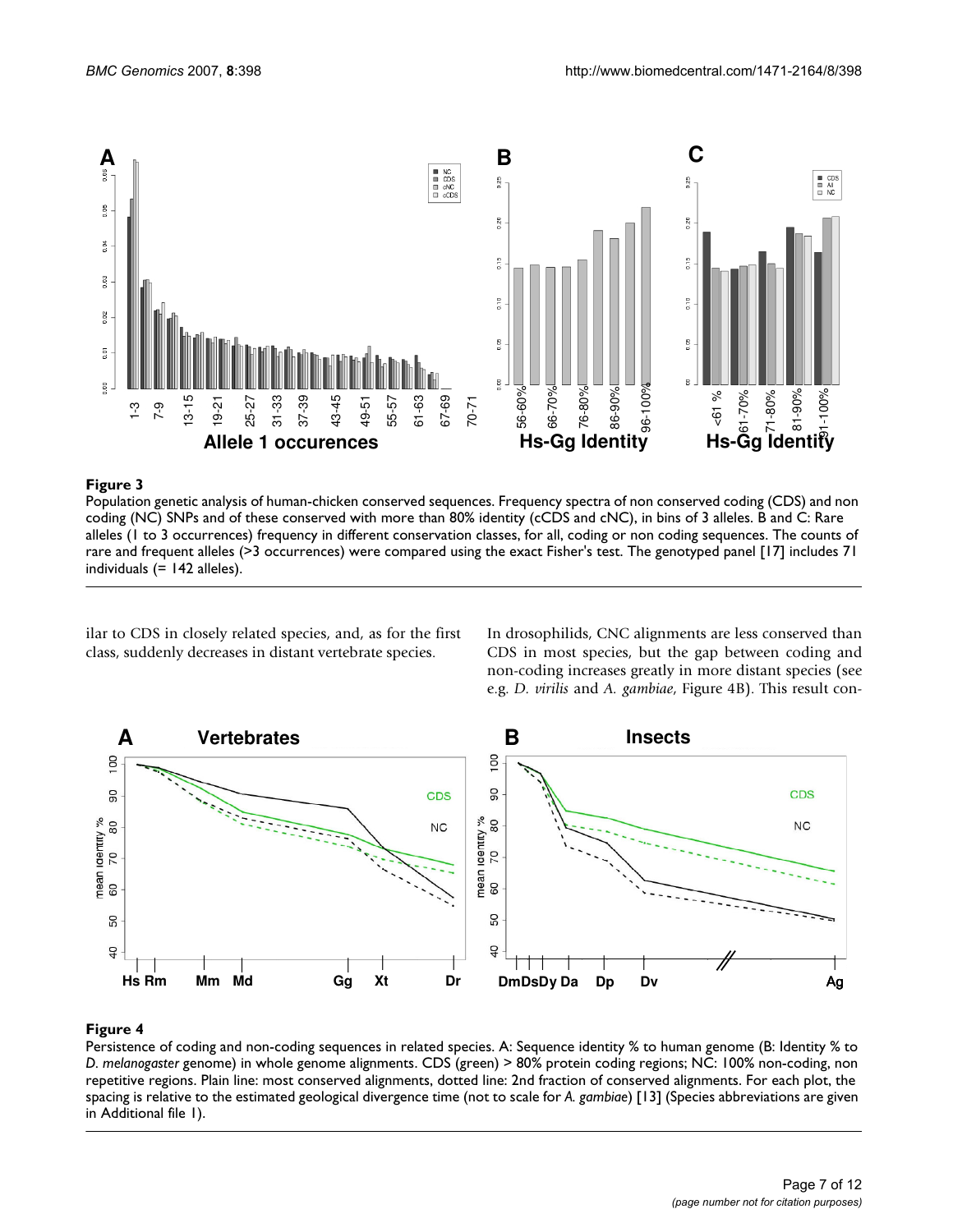firms that the *Drosophilids* genome has very few long highly conserved sequences. The rapid drop of the mean % identity of non coding alignments is due to the disappearance of CNC conservation in genome alignments of distant species, both for vertebrates and insects. For the most conserved class of vertebrate alignments, 58% of non coding regions are alignable between human and fish, versus 95% of coding alignments (66.48% identity in alignable non coding sequences, 69.23% in alignable CDS). These results clearly show that, in both vertebrates and insects, non-coding sequences have much shorter persistence time than coding sequences.

# **Discussion**

#### *Methodological choices*

We analyzed the patterns of conservation of CNC in vertebrates and insects, and introduced for this purpose new methods and concepts. For most analyses, we used a sliding window technique which enables us to compute percent identity statistics for individual bases. This circumvents the problem of fragmenting genomes into conserved regions, a process that is very sensitive to the parameter settings of alignment algorithms and thus not robust. Moreover, there is no guarantee that conserved regions determined by computational procedures represent natural units of genome function and evolution. Our analysis of the persistence length of conserved sequence regions indicates that this approach is effective in unraveling conservation properties that are unique to vertebrate non-coding regions.

We chose to interpret genome-wide percent identity figures in the light of an evolutionary model enabling us to compute the total amount of conserved sequence information between two genomes. In doing so, we have opted for a simple but nevertheless flexible evolutionary model with few parameters. Flexibility results from an intrinsically simple way to take into account the effects of indels and biases due to the alignment scoring systems on observed % identity values. In fact, there is only one parameter that depends on the genome base composition and the alignment scoring system, the equilibrium identity value *r*, which can be readily determined by aligning large numbers of non-homologous sequences from the two genomes. The consistent results that we obtain for different species pairs indicate that our method of relating alignment -based sequence identity to conserved sequence information is an effective way to project % identity figures from species pairs with different mutational distances onto a comparable scale.

#### *CNC persistence length*

One of the major results of our study is that the proportion of conserved non-coding to coding bases is similar in both taxa, as is the distribution of conserved information across different sequence identity classes. Yet we observe a very significant difference in the length distribution of these sequences: the majority of conserved vertebrate base pairs occur in conserved DNA fragments longer than 100 bp, whereas insects CNC are organized in short fragments, closely mirroring the length distribution of conserved coding sequences. Our set of extremely long CNC reflect the same phenomena as vertebrate ultra-conserved elements (UCE) [3]. UCE are defined as sequence segments longer than 200 base-pairs which are absolutely conserved between human, mouse and rat. Like persistently long sequence regions unraveled by our approach, they are unique to vertebrates and mostly non-coding. However, altogether they represent only about 120'000 bp. Conversely, the fraction of bases contained in persistently conserved sequence regions of at least 85% identity and length 150 or longer totals 2.1 million bases. At the same time, this fraction is about 20 times enriched in non-coding bases (94.4%). Our results indicate that UCE are thus just the tip of the iceberg of a much larger class of vertebrate-specific non-coding regions with unique conservation properties.

What is the function of these long CNC? Several publications focusing on a subset of highly conserved elements suggest that some of them are distant regulators of developmental genes [4,8,18,19]. A large-scale proof of the enhancer activity of these sequences has recently been produced [9]. Based on the increasing amount of recent evidence, we postulate that most of the highly conserved CNC are distal regulators of gene expression. Likewise, conserved elements in drosophilids and worms were found to occur in the vicinity of developmental regulators and transcription factors [20]. Interestingly, and consistent with our results, drosophilid cis-regulatory elements have been postulated to be typically less than 50 bp [11]. If so, the striking CNC length differences suggest that conserved regulatory elements are much longer in vertebrates than insects, which indicates that more transcription factor binding sites might be included in a regulatory module, and suggests a more complex regulation of gene expression in vertebrates.

#### *CNC persistence time*

To understand the rules governing the evolution of CNC, we investigated the persistence time of a large set of coding and non-coding sequences through the evolutionary trees of insects and vertebrates. In closely related vertebrate species, we observe that CNC are more conserved than coding regions. However, the reversal of this trend at larger evolutionary distances shows that CNC have a shorter persistence time than coding regions. A similar evolutionary phenomenon occurred at least twice, in vertebrates and in insects, where we observe a relative slowdown of coding region evolution over longer time peri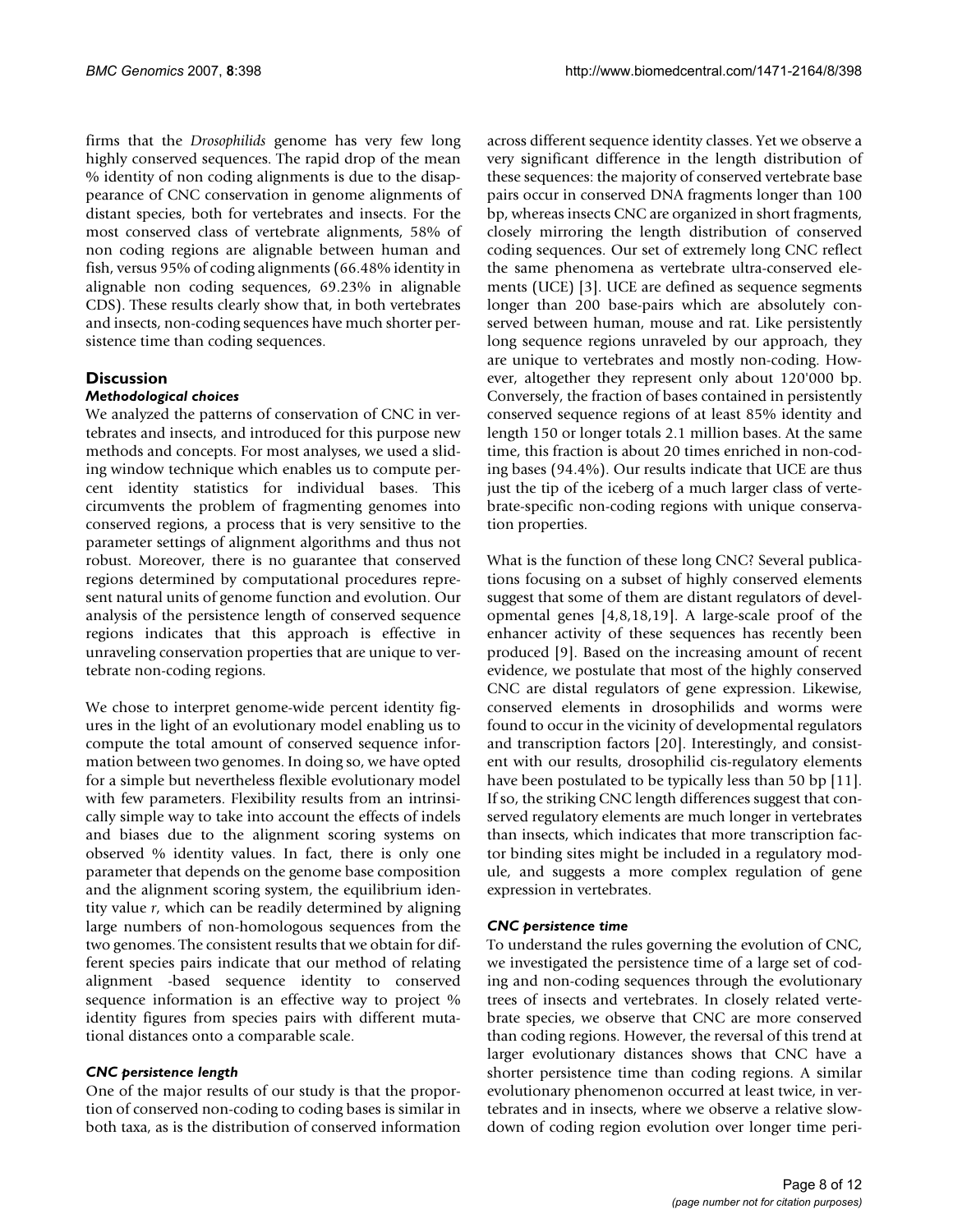ods. In the light of these observations, the complete disappearance of perceptible sequence conservation of noncoding regions across phyla appears to be the continuation of a trend that is also operating within phylum, though perhaps at lower intensity.

To our knowledge, this is the first systematic report describing the kinetic aspects of the evolution of non-coding regions of a whole genome. A couple of previous studies addressed this question for specific non-coding regions. Consistent with our observation, UCE as defined by Bejerano and coworkers [3] were found to have accelerated evolutionary rates in the lineages leading to birds and amphibians, as compared to the rates observed between mammals. A study on CNC evolution in the Hox gene cluster shows that the evolution of these regions is significantly faster in *Xenopus*, compared to more closely related mammalian species. The authors postulate a faster evolution of cis-regulatory sequences in the amphibian lineage, as well as in the stem lineage of mammals [21].

#### *Evolutionary bases of CNC persistence time*

In order to understand the evolutionary forces that lead to different kinetic behaviors of CNC and coding regions, one has to compare the observations to predictions made by various models. The classical Dayhoff model upon which our estimation of conserved sequence information is based, assumes gene-specific evolutionary rates due to varying degrees of purifying selection. The overall strength of selection remains constant over time for a given gene; however, the specific constraints acting on a particular base will change, allowing for any possible base substitution over sufficiently long time periods. According to the Dayhoff model, orthologous sequences evolving in two different lineages will asymptotically approach the saturation percent identity value characteristic of alignments of unrelated sequences (formula 1).

The kinetic behavior of conserved coding regions as shown in Fig. 4 is not compatible with this model. The relatively high divergence observed between closely related species probably reflects rapid saturation with silent mutations and conservative amino acid replacements. The slower rate documented by more distant time points is consistent with the assumption that a fraction of the coding regions code for proteins that retain the same function throughout the animal kingdom. This fraction presumably evolves under invariable functional constraints that prohibit complete sequence divergence.

The evolutionary kinetics of insect CNC could in principle be explained by a Dayhoff process as described by formula 1. On the other hand, the time-course of vertebrate CNC shows accelerated evolutionary rates in the lineages leading to amphibians and fishes, which is not compatible with a neutral model of molecular evolution and suggest that specific evolutionary constraints underlie the divergence patterns of these sequences.

## *CNC persistence time and current view of body plan evolution*

This conservation dynamics of vertebrate CNC is perhaps best explained by an evolutionary process consisting of long periods of high stability alternating with short periods of rapid and pervasive adaptive changes. In fact, such a scenario is part of an emerging view of animal body plan evolution put forward, for instance, in recent publications by Davidson, Prud'homme, and others [22-24]. The key assumptions underlying their model are: (i) different body plans of insects, vertebrates, worms and other phyla are executed by the same "toolbox" of genes, many of them encoding transcription factors, (ii) the different body plans result from different temporal and spatial expression patterns of toolbox genes, (iii) the different expression patterns result from changes in the *cis-*regulatory regions of individual genes, not from changes in the sequence specificity of the cognate *trans-*acting transcription factors. According to this view, morphological changes are the result of a rewiring of a hierarchical gene regulatory network via *cis-*regulatory mutations. Conversely, body plan stability requires high conservation of the *cis-*regulatory regions of toolbox genes.

This model is supported by several studies indicating that many of the highly conserved CNC may in fact be tissuespecific enhancers of developmental genes (see for example[9]). Particularly relevant in this context is the work by Prabhakar et al. showing that non-coding regions conserved between primates, but lacking visible conservation in more distant vertebrates are active transcriptional regulators [25]. The idea of a common toolbox is based on the intriguing observation that phyla-specific CNC of insects, worms and vertebrates, are associated with overlapping sets of conserved developmental genes [24]. Several studies proved that changes in CNC produce a morphological phenotype via a change in the expression pattern of a nearby gene. For example, the different expression pattern of Hoxc8 in the thoracic region of mouse and chicken is associated with a relative expansion of the cervical region in the chicken. This crucial difference in the expression of a developmental gene is caused by a conserved enhancer region, differing by only a few nucleotides between mouse and chicken. The chicken Hoxc8 enhancer is sufficient to reproduce a chicken-like expression pattern in the mouse [26]. Several observations on insect wing color and other developmental patterns, as well as the pelvic reduction in stickleback fishes (reviewed by[23]) further suggest that morphological evolution often occurs via cis-regulatory changes that affect the expression of broadly conserved genes.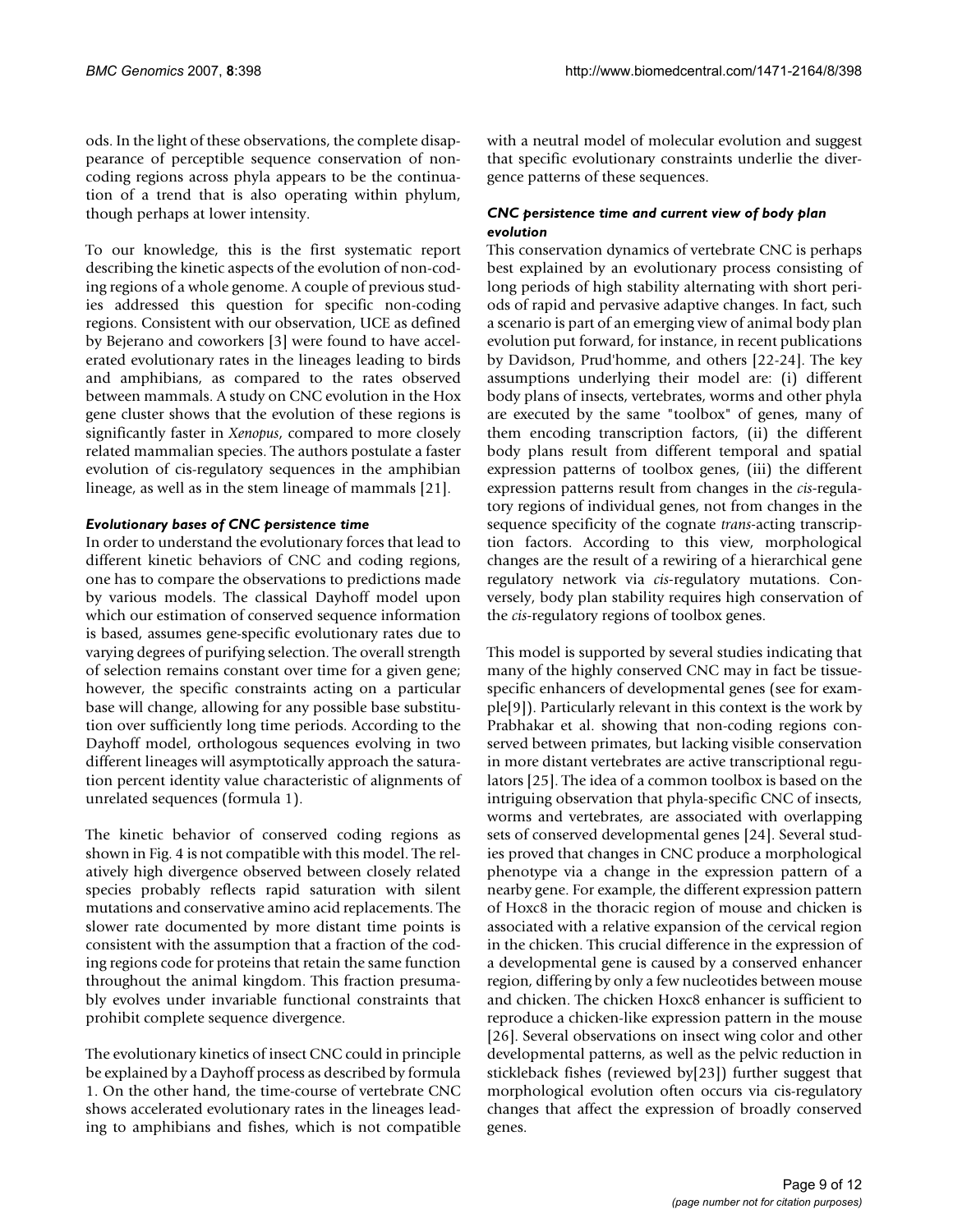In view of the above model, the specific conservation kinetics of vertebrate CNC suggests a partial rewiring of developmental gene regulatory network at the early stages of amniote evolution. At later stages, the low rate of CNC changes speaks for high stability of major parts of body plan in lineages leading to chicken and man. Note further that differential mutation rates cannot explain the slower evolution of CNC relative to coding regions, since the level of Hs-Gg conservation strongly correlates with the selective constraints revealed by data from human population studies. Thus, the most stringent subset of highly conserved CNC has most likely evolved in amniotes and has been exposed to a constantly high selective pressure from the human-chicken common ancestor up to the recent spread-out of the human populations. This set of sequences is thus likely to contain key regions regulating amniote development.

# **Conclusion**

Here we introduced the concepts of persistence time and length, and applied them to characterize evolutionary kinetics of coding and non-coding regions. We analyzed the length distribution of CNC in vertebrates and insects. Our results show that a similar proportion of conserved coding to non coding regions exists in vertebrates and insects, but they are organized in longer fragments in vertebrates. This observation gives insight into the design principles of regulatory regions in both phyla. We also show that non coding sequences have a much shorter evolutionary persistence time than coding sequences. Our results might explain why vertebrate CNC are not found in other phyla, and suggest that non-coding regions are an important factor of morphological evolution. With more genomes becoming available, more detailed analyses based on these criteria will help associate individual CNC with lineage specific physiological and morphological changes.

# **Methods**

#### *Sliding window method for measuring local sequence conservation*

The following pairwise Blastz genomic alignments were downloaded from the UCSC FTP repository [27]: Dm-Dv: dm2(BGDPv.4) – droVir1, Hs-Gg: hg18-galGal3 [28-30] (see Additional file 1 for species abbreviations). Sequence identity percentage was computed in an asymmetric fashion for the reference species (Hs or Dm) by counting the number of conserved bases in a sliding window containing 60 bp of the reference species. This number is used to compute the percent identity for the base at the center of the window (pos. 30). By moving the window in 1 bp steps, this procedure yields a % identity value for each aligned base of the reference genome in an aligned region. Bases closer than 30 bp to the limits of aligned regions are assigned the values of the first or last window, respectively.

The sequence identities were assigned to 10 discrete bins. The first includes the aligned sequence with 55 % or less identity (33 of 60 bases), and the next bins increase in 5% increments until 100% identity (last bin: 58–60 conserved identical bases). Each base in the reference genomes was further classified as coding or non-coding based on Ensembl genome annotation [31] (drosophila melanogaster\_core\_37\_4e, and *homo sapiens* core\_45\_36g). Perl scripts based on the Ensembl Perl API [32] were used for this purpose.

### *Quantitative assessment of conserved information*

Selection coefficients were computed from the median sequence identity of each bin (e.g. 0.983 for most conserved class) by solving equation (1) in the Results Section. The equilibrium identity value *r* was determined empirically for each species pair in the following way: 900 pairs of genomic segments of length 60 were extracted randomly from the genomes and aligned with the program align (Myers & Miller, CABIOS 4:11–17) from the fasta2 package [33]. For each alignment, the identity level was computed as the fraction of bases in the reference sequence that are paired with identical bases in the target sequence. Note that align reports a different type % identity value, obtained by dividing the number of identical residue pairs by the length of the alignment including gaps. The alignments were generated with the HoxD55.q matrix downloaded from the UCSC genome browser web site. This matrix also provides default gap penalties which we left unchanged. The mean % identity for random sequences obtained in this way was 44.1% for Dm-Dv and 42.8% for Hs-Gg.

The total amount of conserved information for a species pair was obtained by summing the conserved information for percent identity classes which correspond to a selection coefficient between 0 and 1 according to equation 1, i.e. the classes with sequence identity equal or higher than value corresponding to the neutral mutational distance of the two species (parameter *d*).

### *SNP data analysis*

Selective pressure for CNC was computed based on Perlegen allele frequency data [17]. The data, obtained from the authors for the human genome version hg16, were 'lifted' to the hg18 version using the liftOver program) and corresponding chain files downloaded from the UCSC web site [34].

From 61'746 known SNPs in the human-chicken alignable regions, we used 41'775 in this study, for which genotyping data were available for all 71 individuals of the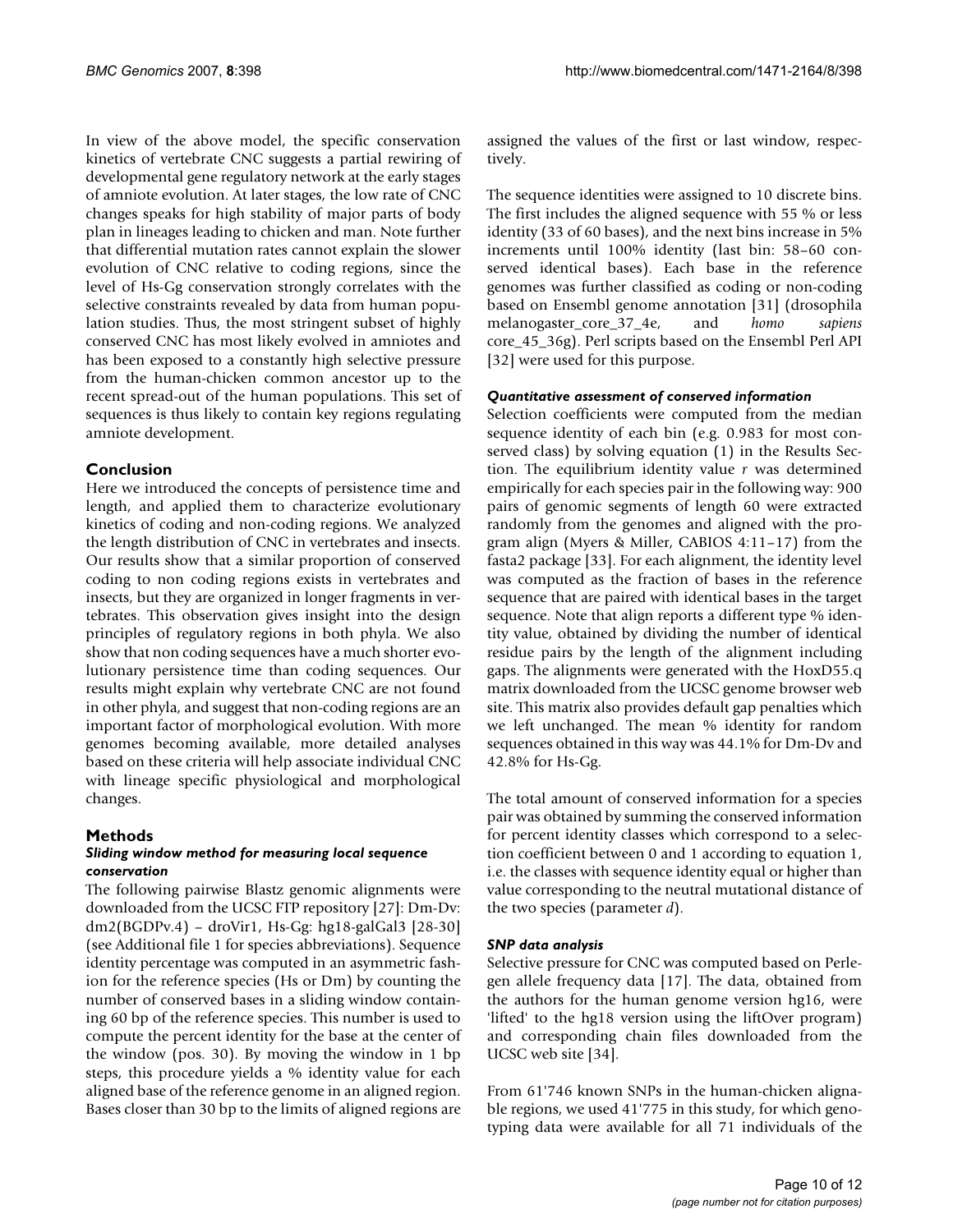Perlegen panel. Each genotyped SNP was annotated with the Ensembl annotation. The sequence identity percentage, and allele frequency spectra were established for the different functional and sequence identity classes tested. Rare (1–3 alleles in 71 individuals) and frequent (>3) alleles' counts were compared using the exact Fisher's test.

#### *Persistence time analysis*

To establish the persistence time of CNC, we used whole genome multiple alignments downloaded from the UCSC genome browser (17-species vertebrate alignments and 8 species insect alignments). Vertebrate genomes used in this analysis included hg17, rheMac2, mm7, monDom2, galGal2, xenTro1 and danRer3. Insect alignments included dm2, droSim1, droYak1, droAna1, dp3, droVir1 and anoGam1. We selected a subset of alignments at least 100 bp long, and including at least 6 of 7 of our target species. Identity percentage with reference genomes hg17 or dm2 was calculated for all species as described before. Identity was set to mutational equilibrium values (44% for insects and 43% vertebrates) for target regions missing in the alignments or including >50% of gaps.

The selected set included 44'709 insect alignments and 181'556 vertebrate alignments, with an average length of 120 bp. For each alignment, the bases of the reference genome sequence were labeled as coding, non-coding or repeat based on Ensembl annotations. We define as CDS all sequences with at least 80% of coding bases, and as NC, all sequences consisting exclusively of non-coding bases (excluding repeats). Alignments not satisfying either of these criteria were excluded. We split the set of alignments in 6 bins of equal size, stratifying them by the mean % identity values observed with two close target species. For vertebrates, we considered macaque and mouse; for insects *D. simulans* and *D. yakuba*. The two most conserved bins of the four classes (vertebrate/insect, coding/noncoding) were considered for further analysis.

### **Authors' contributions**

DR and PB conceived the study, DR, EB, CN and CVJ performed the data analysis, DR, CVJ and PB wrote the manuscript. All authors read and approved the manuscript.

# **Additional material**

### **Additional file 1**

*Genomic distances. Unconstrained genomic distances relative to* Homo sapiens (Hs) *and* Drosophila melanogaster (Dm) *in vertebrates and insects.*

Click here for file

[\[http://www.biomedcentral.com/content/supplementary/1471-](http://www.biomedcentral.com/content/supplementary/1471-2164-8-398-S1.doc) 2164-8-398-S1.doc]

# **Additional file 2**

*Distribution of conserved bases. Distribution of coding sequence, repeats, and non coding non repetitive regions over the different sequence identity classes.*

Click here for file

[\[http://www.biomedcentral.com/content/supplementary/1471-](http://www.biomedcentral.com/content/supplementary/1471-2164-8-398-S2.ppt) 2164-8-398-S2.ppt]

### **Acknowledgements**

We thank Stylianos Antonarakis, Winship Herr and the reviewers for helpful comments and pointing us to useful references, Rasmus Nielsen for suggestions regarding the population genetics analysis, Eivind Valen, Roberto Fabbretti, Christian Iseli and the whole Vital-IT team for technical support. This project was founded by grants from the Swiss Institute of Bioinformatics and the Swiss National Science Foundation (205321-103973).

#### **References**

- Dermitzakis ET, Reymond A, Lyle R, Scamuffa N, Ucla C, Deutsch S, Stevenson BJ, Flegel V, Bucher P, Jongeneel CV, *et al.*: **[Numerous](http://www.ncbi.nlm.nih.gov/entrez/query.fcgi?cmd=Retrieve&db=PubMed&dopt=Abstract&list_uids=12466853) [potentially functional but non-genic conserved sequences on](http://www.ncbi.nlm.nih.gov/entrez/query.fcgi?cmd=Retrieve&db=PubMed&dopt=Abstract&list_uids=12466853) [human chromosome 21.](http://www.ncbi.nlm.nih.gov/entrez/query.fcgi?cmd=Retrieve&db=PubMed&dopt=Abstract&list_uids=12466853)** *Nature* 2002, **420:**578-82.
- 2. Thomas JW, Touchman JW, Blakesley RW, Bouffard GG, Beckstrom-Sternberg SM, Margulies EH, Blanchette M, Siepel AC, Thomas PJ, McDowell JC, *et al.*: **[Comparative analyses of multi-species](http://www.ncbi.nlm.nih.gov/entrez/query.fcgi?cmd=Retrieve&db=PubMed&dopt=Abstract&list_uids=12917688) [sequences from targeted genomic regions.](http://www.ncbi.nlm.nih.gov/entrez/query.fcgi?cmd=Retrieve&db=PubMed&dopt=Abstract&list_uids=12917688)** *Nature* 2003, **424:**788-93.
- 3. Bejerano G, Pheasant M, Makunin I, Stephen S, Kent WJ, Mattick JS, Haussler D: **[Ultraconserved elements in the human genome.](http://www.ncbi.nlm.nih.gov/entrez/query.fcgi?cmd=Retrieve&db=PubMed&dopt=Abstract&list_uids=15131266)** *Science* 2004, **304:**1321-5.
- 4. Woolfe A, Goodson M, Goode DK, Snell P, McEwen GK, Vavouri T, Smith SF, North P, Callaway H, Kelly K, *et al.*: **[Highly conserved](http://www.ncbi.nlm.nih.gov/entrez/query.fcgi?cmd=Retrieve&db=PubMed&dopt=Abstract&list_uids=15630479) [non-coding sequences are associated with vertebrate devel](http://www.ncbi.nlm.nih.gov/entrez/query.fcgi?cmd=Retrieve&db=PubMed&dopt=Abstract&list_uids=15630479)[opment.](http://www.ncbi.nlm.nih.gov/entrez/query.fcgi?cmd=Retrieve&db=PubMed&dopt=Abstract&list_uids=15630479)** *PLoS Biol* 2005, **3:**e7.
- 5. Siepel A, Bejerano G, Pedersen JS, Hinrichs AS, Hou M, Rosenbloom K, Clawson H, Spieth J, Hillier LW, Richards S, *et al.*: **[Evolutionarily](http://www.ncbi.nlm.nih.gov/entrez/query.fcgi?cmd=Retrieve&db=PubMed&dopt=Abstract&list_uids=16024819) [conserved elements in vertebrate, insect, worm, and yeast](http://www.ncbi.nlm.nih.gov/entrez/query.fcgi?cmd=Retrieve&db=PubMed&dopt=Abstract&list_uids=16024819) [genomes.](http://www.ncbi.nlm.nih.gov/entrez/query.fcgi?cmd=Retrieve&db=PubMed&dopt=Abstract&list_uids=16024819)** *Genome Res* 2005, **15:**1034-50.
- 6. Drake JA, Bird C, Nemesh J, Thomas DJ, Newton-Cheh C, Reymond A, Excoffier L, Attar H, Antonarakis SE, Dermitzakis ET, *et al.*: **[Con](http://www.ncbi.nlm.nih.gov/entrez/query.fcgi?cmd=Retrieve&db=PubMed&dopt=Abstract&list_uids=16380714)[served noncoding sequences are selectively constrained and](http://www.ncbi.nlm.nih.gov/entrez/query.fcgi?cmd=Retrieve&db=PubMed&dopt=Abstract&list_uids=16380714) [not mutation cold spots.](http://www.ncbi.nlm.nih.gov/entrez/query.fcgi?cmd=Retrieve&db=PubMed&dopt=Abstract&list_uids=16380714)** *Nat Genet* 2006, **38:**223-7.
- 7. Carninci P, Kasukawa T, Katayama S, Gough J, Frith MC, Maeda N, Oyama R, Ravasi T, Lenhard B, Wells C, *et al.*: **[The transcriptional](http://www.ncbi.nlm.nih.gov/entrez/query.fcgi?cmd=Retrieve&db=PubMed&dopt=Abstract&list_uids=16141072)** [landscape of the mammalian genome.](http://www.ncbi.nlm.nih.gov/entrez/query.fcgi?cmd=Retrieve&db=PubMed&dopt=Abstract&list_uids=16141072) **309:**1559-63.
- 8. Shin JT, Priest JR, Ovcharenko I, Ronco A, Moore RK, Burns CG, MacRae CA: **[Human-zebrafish non-coding conserved ele](http://www.ncbi.nlm.nih.gov/entrez/query.fcgi?cmd=Retrieve&db=PubMed&dopt=Abstract&list_uids=16179648)[ments act in vivo to regulate transcription.](http://www.ncbi.nlm.nih.gov/entrez/query.fcgi?cmd=Retrieve&db=PubMed&dopt=Abstract&list_uids=16179648)** *Nucleic Acids Res* 2005, **33:**5437-45.
- 9. Pennacchio LA, Ahituv N, Moses AM, Prabhakar S, Nobrega MA, Shoukry M, Minovitsky S, Dubchak I, Holt A, Lewis KD, *et al.*: **[In vivo](http://www.ncbi.nlm.nih.gov/entrez/query.fcgi?cmd=Retrieve&db=PubMed&dopt=Abstract&list_uids=17086198) [enhancer analysis of human conserved non-coding](http://www.ncbi.nlm.nih.gov/entrez/query.fcgi?cmd=Retrieve&db=PubMed&dopt=Abstract&list_uids=17086198) [sequences.](http://www.ncbi.nlm.nih.gov/entrez/query.fcgi?cmd=Retrieve&db=PubMed&dopt=Abstract&list_uids=17086198)** *Nature* 2006, **444:**499-502.
- 10. International Chicken Genome Sequencing Consortium: **[Sequence](http://www.ncbi.nlm.nih.gov/entrez/query.fcgi?cmd=Retrieve&db=PubMed&dopt=Abstract&list_uids=15592404) [and comparative analysis of the chicken genome provide](http://www.ncbi.nlm.nih.gov/entrez/query.fcgi?cmd=Retrieve&db=PubMed&dopt=Abstract&list_uids=15592404) [unique perspectives on vertebrate evolution.](http://www.ncbi.nlm.nih.gov/entrez/query.fcgi?cmd=Retrieve&db=PubMed&dopt=Abstract&list_uids=15592404)** *Nature* 2004, **432:**695-716.
- 11. Richards S, Liu Y, Bettencourt BR, Hradecky P, Letovsky S, Nielsen R, Thornton K, Hubisz MJ, Chen R, Meisel RP, *et al.*: **[Comparative](http://www.ncbi.nlm.nih.gov/entrez/query.fcgi?cmd=Retrieve&db=PubMed&dopt=Abstract&list_uids=15632085) [genome sequencing of Drosophila pseudoobscura: chromo](http://www.ncbi.nlm.nih.gov/entrez/query.fcgi?cmd=Retrieve&db=PubMed&dopt=Abstract&list_uids=15632085)[somal, gene, and cis-element evolution.](http://www.ncbi.nlm.nih.gov/entrez/query.fcgi?cmd=Retrieve&db=PubMed&dopt=Abstract&list_uids=15632085)** *Genome Res* 2005, **15:**1-18.
- 12. Zdobnov EM, von Mering C, Letunic I, Bork P: **[Consistency of](http://www.ncbi.nlm.nih.gov/entrez/query.fcgi?cmd=Retrieve&db=PubMed&dopt=Abstract&list_uids=15943981) [genome-based methods in measuring Metazoan evolution.](http://www.ncbi.nlm.nih.gov/entrez/query.fcgi?cmd=Retrieve&db=PubMed&dopt=Abstract&list_uids=15943981)** *FEBS Lett* 2005, **579:**3355-61.
- 13. Zdobnov EM, Bork P: **[Quantification of insect genome diver](http://www.ncbi.nlm.nih.gov/entrez/query.fcgi?cmd=Retrieve&db=PubMed&dopt=Abstract&list_uids=17097187)[gence.](http://www.ncbi.nlm.nih.gov/entrez/query.fcgi?cmd=Retrieve&db=PubMed&dopt=Abstract&list_uids=17097187)** *Trends Genet* 2007, **23:**16-20.